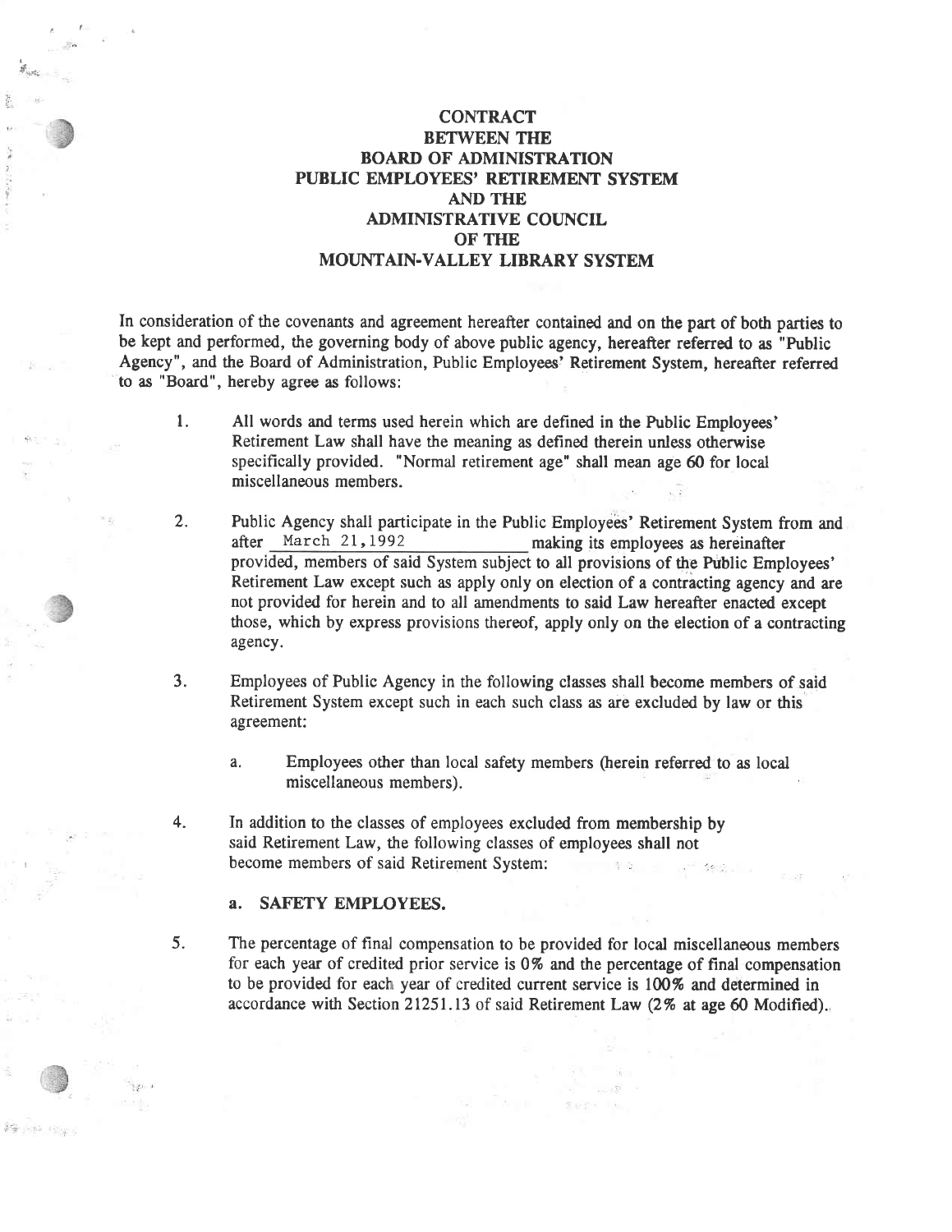- 6. Public Agency elected to be subject to the following optional provisions:
	- a. Section 20930.90 (Public Service Credit for Excluded or Limited Prior Service).
- Public Agency shall contribute to said Retirement System the contributions determined by actuarial valuations of prior and future service liability with respect to local miscellaneous members of said Retirement System. 7.
- Public Agency shall also contribute to said Retirement System as follows: 8.
	- a. A reasonable amount, as fixed by the Boud, payable in one installment within 60 days of date of contract to cover the costs of administering said System as it affects the employees of Public Agency, not including the costs of special valuations or of the periodic investigation and valuations required by law.
	- b. A reasonable amount, as fixed by the Board, payable in one installment as the occasions arise, to cover the costs of special valuations on account of employees of Public Agency, and costs of the periodic investigation and valuations required by law.
- Contributions required of Public Agency and is employees shall be subject to adjustment by Board on account of amendments to the Public Employees' Retirement Law, and on account of the experience under the Retirement System as determined by the periodic investigation and valuation required by said Retirement Law. 9.
- Contributions required of Public Agency and its employees shall be paid by Public Agency to the Retirement System within fifteen days after the end of the period to which said contributions refer or as may be prescribed by Board regulation. If more or less than the correct amount of contributions is paid for any period, proper adjustment shall be made in connection with subsequent remittances. Adjustments on account of errors in contributions required of any employee may be made by direct payments between the employee and the Board.  $10<sub>1</sub>$

BOARD OF ADMINISTRATION PUBLIC EMPLOYEES' RETIREMENT SYSTEM

PUBLIC EMPLOYEES' RETIREMENT SYSTEM

ADMINISTRATIVE COUNCIL OF THE MOUNTAIN-VALLEY LIBRARY **SYSTEM** 

William C. Crouch BY

March 6, <sup>1992</sup>

Witness Date

Attesti<br>Aun H Hiedrott (Vicchaur) Clerk

PERS-CON-702 (NEW AGENCY) (Rev. 6/90)

CHIEF, CONTRACT SERVICES

 $BY/4$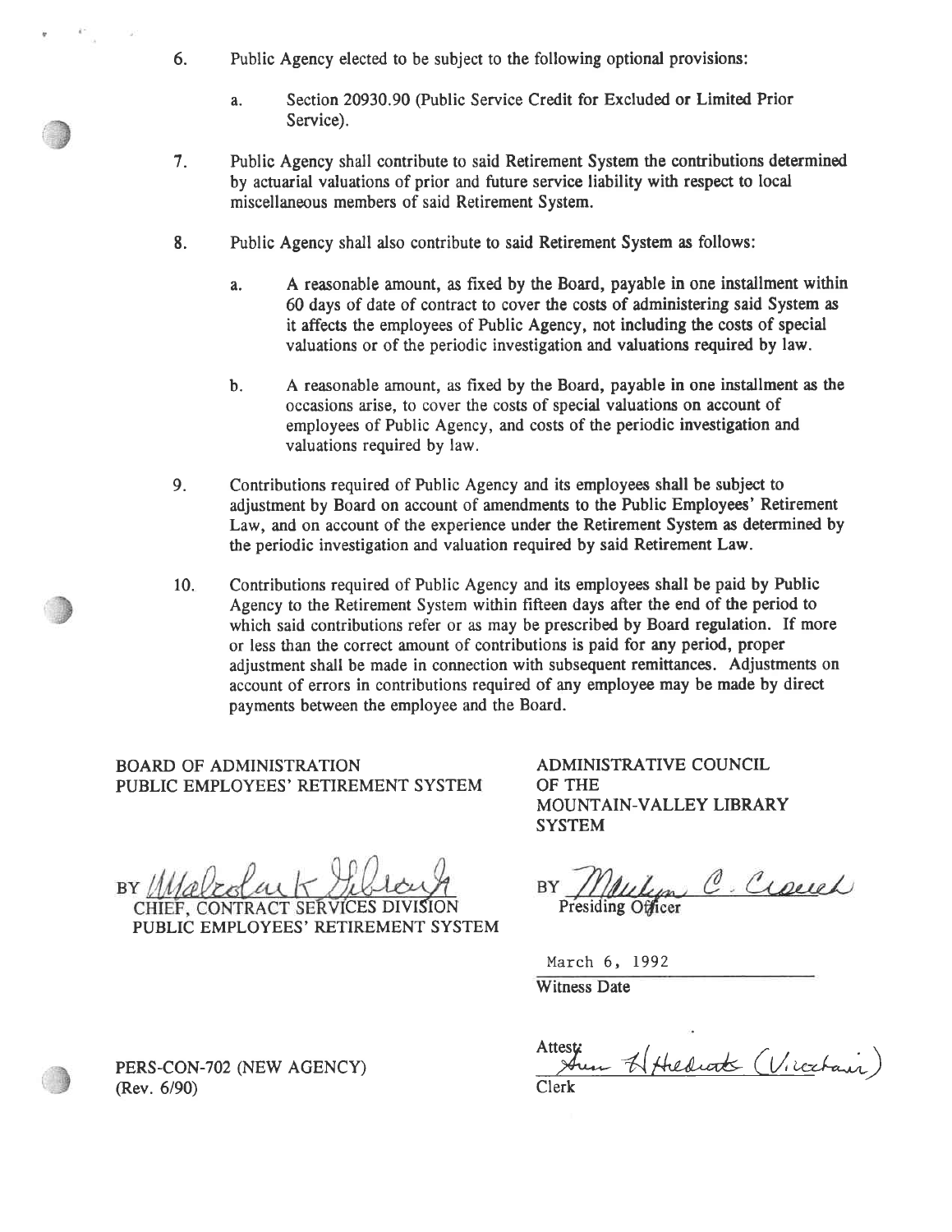

Contract Servlces Dlvlslon P.O. Box 942709 Sacramento, CA 94229-2709 (916) 326-3420<br>
(916) 326-3240 (Telecommunications<br>
(916) 326-3240 (Telecommunications<br>
Reply to Section 220 (916) 326-3240 (Telecommunications<br>Device for the Deaf)

**Contract Services Division** 

March 19, 1992 **Employer Code #1571** 

Mr. Gerald Maginnity Coordinator Mountain-Val1ey Library Systern 828 "I" Street, Suite 524 Sacramento, CA 95814-3575

Dear Mr. Maginnity:

The contract has been executed by our office. The effective date of the contract is March 21, 1992.

If you have any questions, please do not hesitate to contact Nancy Seegmiller, the Retirement Specialist who has been assisting your agency with its contract activity at the above address or telephone number.

Sincerely,

Oarlene Eredi r

Darlene Eredia Public Agency Contract Services Contract Services Division

Attachment

va

co308 (Rev. 11/88)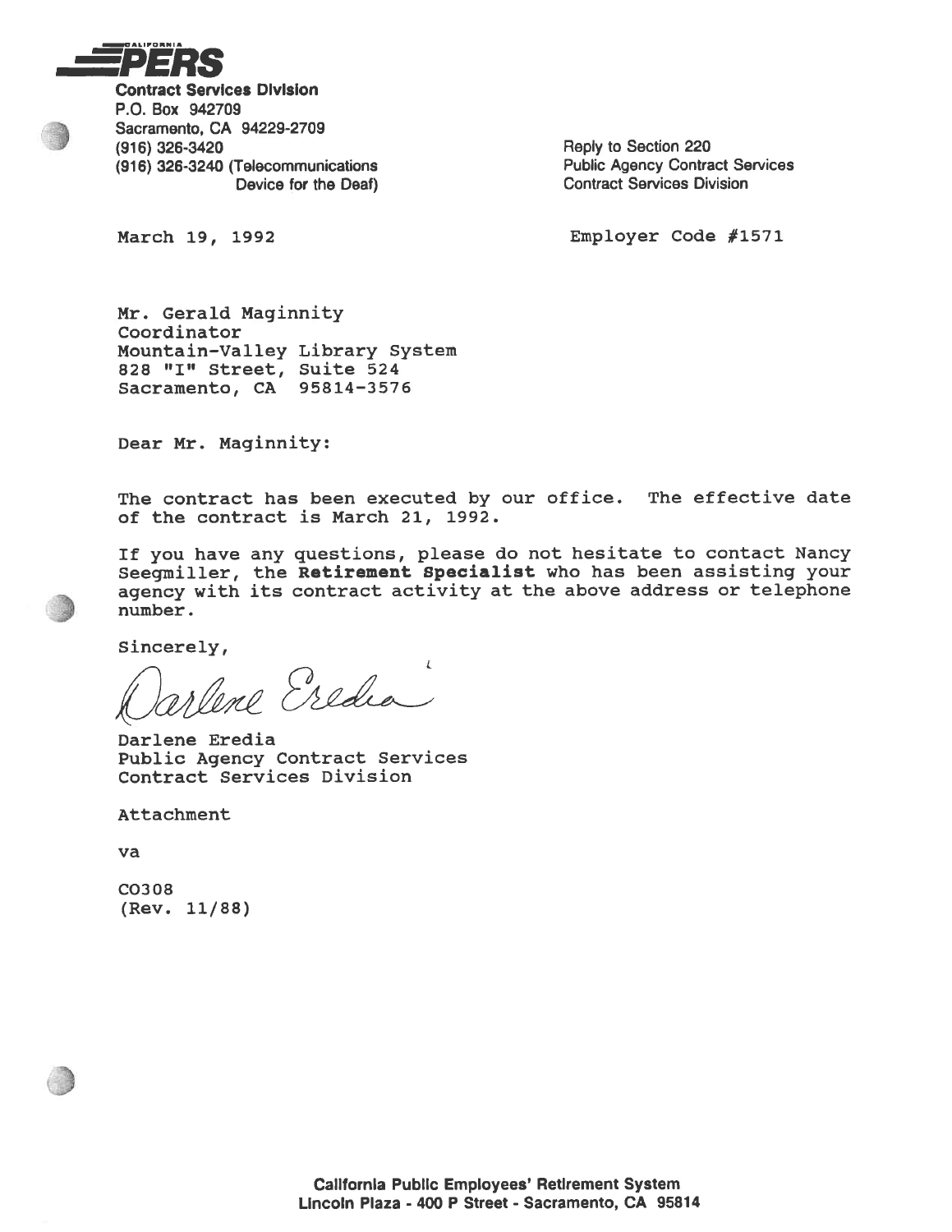Mountain-Valley Library System

(Name of Agency)

**RESOLUTION** 

#### **AUTHORIZING A CONTRACT**

WHEREAS, the Public Employees' Retirement Law provides for the participation of a Public Agency in the Public Employees' Retirement System, making its employees members of said system, and

WHEREAS, the Administrative Council

(Name of Governing Body)

the Mountain-Valley Library System (Name of Public Agency)

on November 21  $\frac{19-91}{2}$ , adopted a Resolution giving notice of intention to approve a contract providing for such participation, and

WHEREAS, the employees of said Agency, whose memberships in said Retirement System are contemplated, have approved said participation, by majority vote,

NOW, THEREFORE, BE IT RESOLVED, that said Administrative Council (Name of Governing Body)

authorizes, and it does hereby authorize a contract between said

and the Board Administrative Council (Name of Governing Body)

of Administration, Public Employees' Retirement System, a copy of said contract being attached hereto marked Exhibit and by such reference made a part hereof as though herein set out in full, and

BE IT FURTHER RESOLVED, that the presiding officer of said

be, and he is hereby Administrative Council (Name of Governing Body)

authorized, empowered and directed to execute said contract for and

on behalf of the Mountain-Valley Library System (Name of Public Agency)

Adopted this 9th day of January 1992.

Marilyn C. Crouch

 $_{\sim}$  of

Attest:

Hubert (Via-drai)

PERS-CON-21 (Contract) C0317 (Rev. 2/91)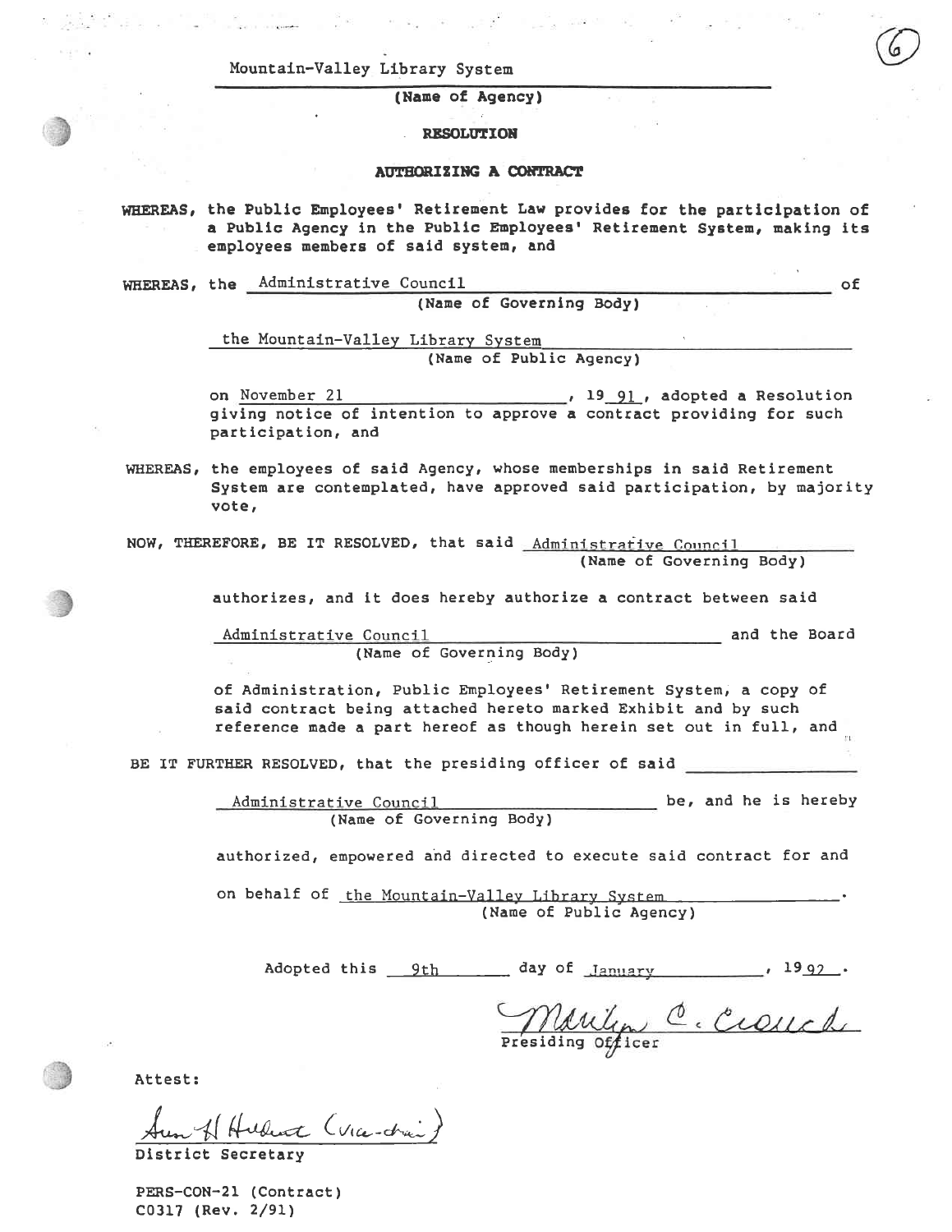

## **CERTIFICATION**  $OF$ FINAL ACTION OF GOVERNING BODY

DATE: March 6, 1992

I hereby certify:

| That the Administrative Council<br>of.                                                    |
|-------------------------------------------------------------------------------------------|
| (Governing Body)                                                                          |
| the Mountain-Valley Library System<br>adopted<br>(Public Agency)                          |
| on January 9, 1992<br>, by an affirmative vote of a majority of the<br>(Date)             |
| $NO.$ $N/A$<br>members of said Governing Body, by resolution<br>(Ordinance or Resolution) |
| approving the attached contractual agreement between the Governing Body of said           |
| Agency and the Board of Administration of the Public Employees' Retirement                |
| System, a certified copy of said resolution<br>in the form<br>(Ordinance or Resolution)   |
| furnished by said Board of Administration being attached hereto.                          |

(Vice-chair) Dear of

(Clerk or Secretary)

Mountain-Valley Library System (Public Agency)

PERS-CON-5 C0614 (Rev. 4/89)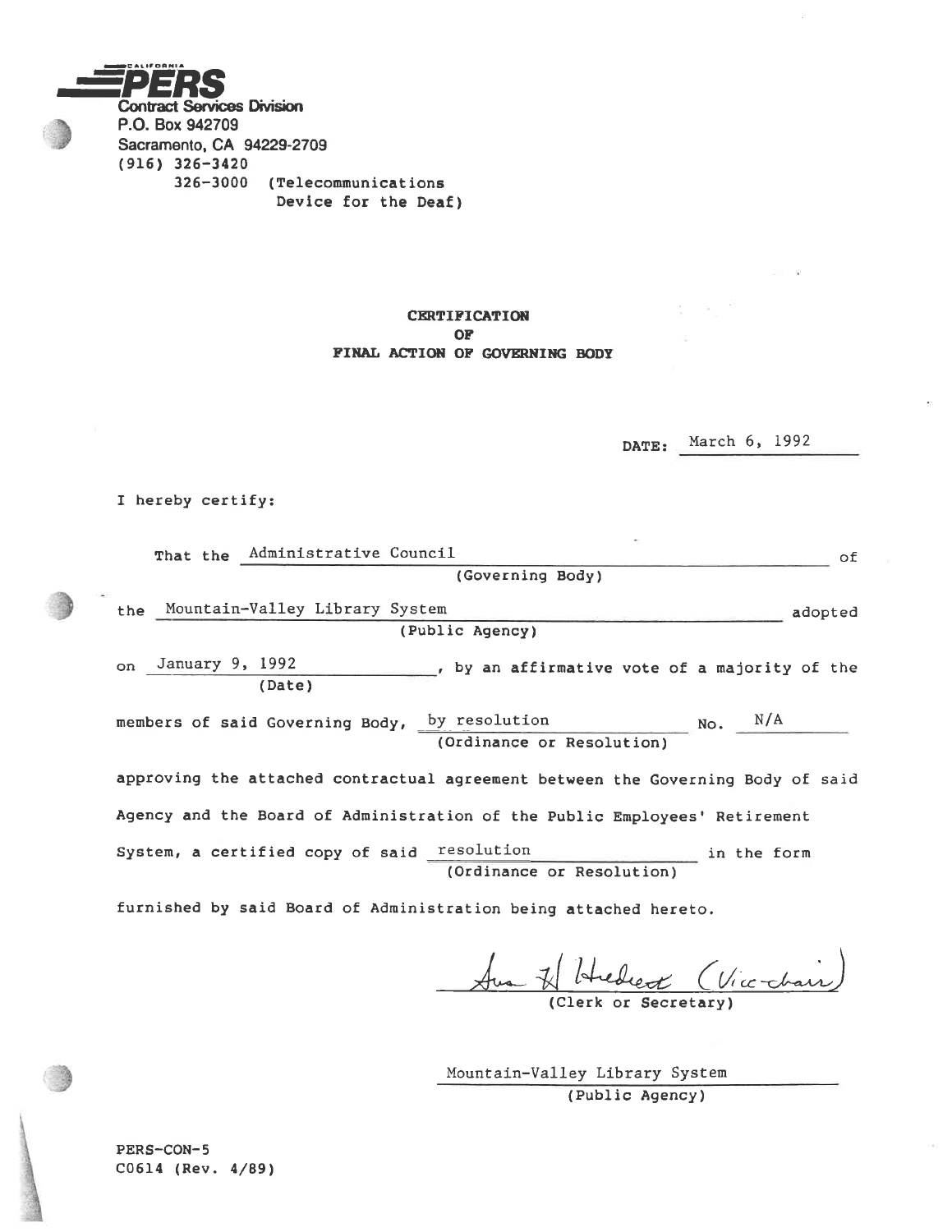Board of Administration Public Employees' Retirement System Public Agency Contract Services Contract Services Division, Section 220 400 - P Street P.O. Box 942709 Sacramento, CA 94229-2709 (916) 326-3420 326-3240 (Telecommunication Device for the Deaf-Interpreter)

## CERTIFICATION OF EMPIOYEE ELECTION

I hereby certify:

That the following employees of the Mountain-Valley Library System have expressed their approval or disapproval of said Agency's participation in the Public Employees' Retirement System on the basis described in the Resolution of Intention passed by said Agency's governing body on November 21 , 1991, in such manner as to permit each employee to separately and secretly express his choice and that the outcome of such election was as follows:

employees eligible approving said disapproving s<br>to vote <u>naticipation</u> and participation

participation

Number of 1992<br>
Number of votes<br>
Number of votes<br>
Mumber of votes<br>
Rumber of votes<br>
Rumber of votes<br>
Rumber of votes<br>
Rumber of votes<br>
Rumber of votes<br>
Rumber of votes<br>
Rumber of votes<br>
Rumber of votes<br>
Rumber of votes<br>
Ru

 $\overline{\bigcirc}$ 

Local Miscellaneous Members as defined in Gov't Code Section 20018

 $\frac{1}{\sqrt{2}}$  ,  $\frac{6}{\sqrt{2}}$ 

In H Hiedward

 $12/13/91$ 

CON-15 (New Agency) C0609 (Rev. 11/88)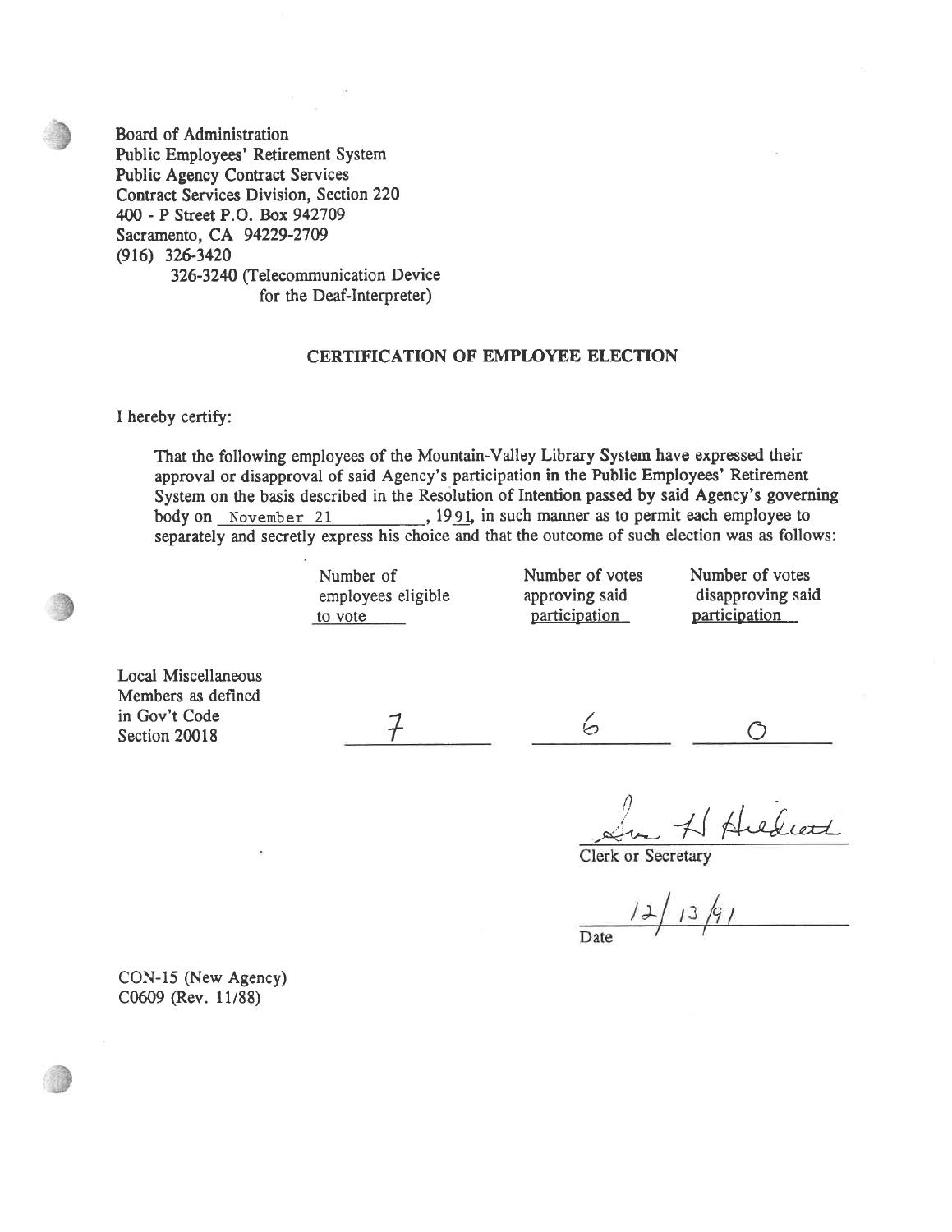PUBLIC EMPLOYEES' RETIREMENT SYSTEM PubIic Agency Contract Services Contract Services Division - Section <sup>220</sup> Post Office Box <sup>912709</sup> Sacramento, CA 94229-2709 Telephone (9I5) 326-3420 326-32 40 ( Telecomnunicat ions Device for the Deaf)

> CERTIFICATION OF COMPLIANCE WITH GOVERNMENT CODE SECTION 7507

I hereby certify that in accordance with Section 7507 of the Government Code the future annual costs as determined by the System Actuary and/or the increase in retirement benefit(s) have been made public at a public meeting by the <u>Administrative Council and Soun Countain-Valley Library System</u> <u>secosito poshore</u> and the <u>indicern form of the second</u> (public agency)<br>(public agency)

at Ieast two weeks prior to the adoption of the final Ordinance/Resolution.

Date:  $12/12/9/$ 

Malilyn C. Crauch

CSD-CON-12A (Rev. 4/91) C0601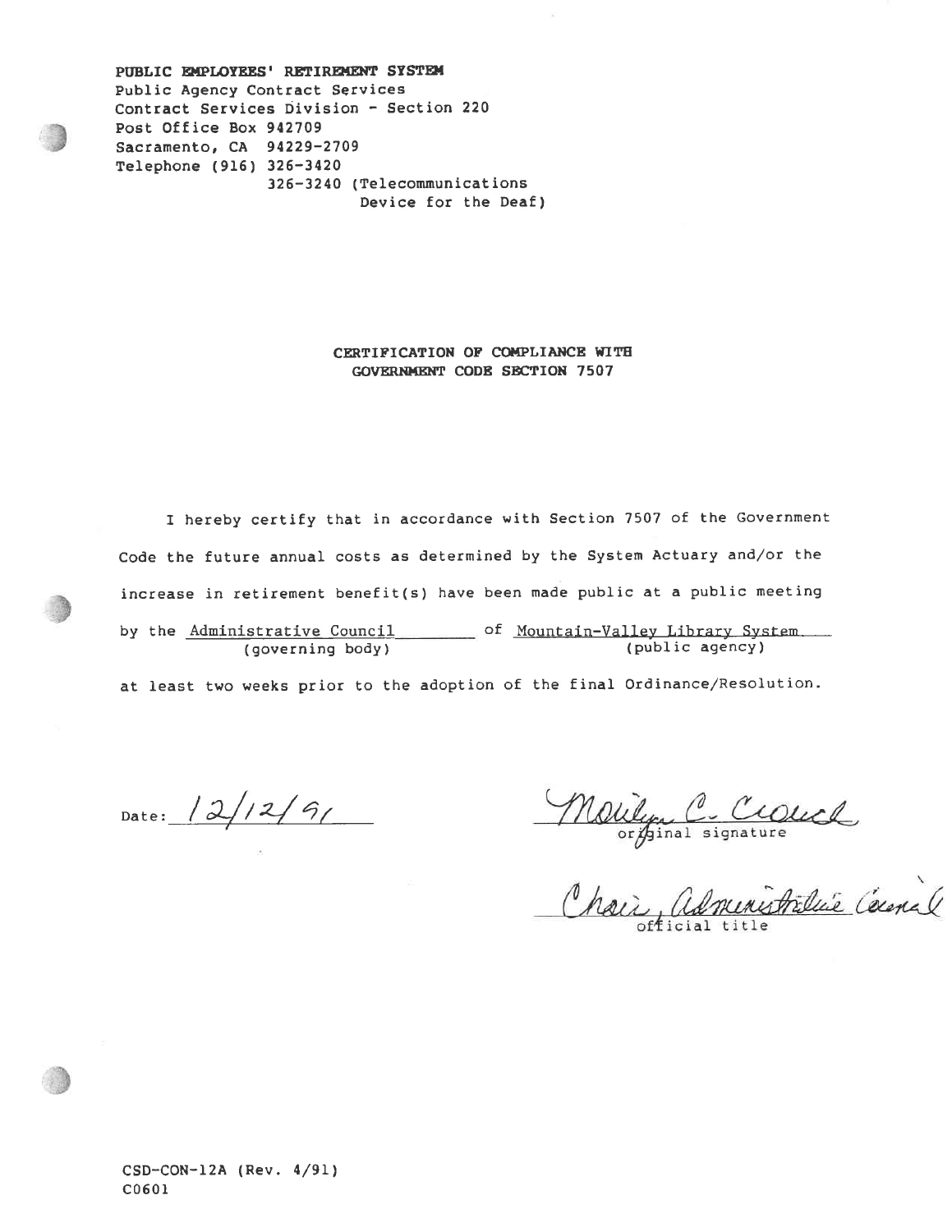MOUNTAIN-VALLEY LIBRARY SYSTEM 828 I Street, Suite 524, Sacramento, CA 95814-3576 ( 916 ) ss2-84OO FAX ( 916 ) 44L-3425

December 11, L99L Fact sheet on MVLS membershio in PERS Employer contribution rate: 7.351% Estimated cost FY 1991/92: \$97,304 \* 7.351% = \$7,153 Estimated cost FY 1992/93: \$191,973 \* 7.351% = \$14,112

 $heaving$   $|2|12|qz$ SLRP mtg

 $\mathbf{r}$  . The set of  $\mathbb{R}$